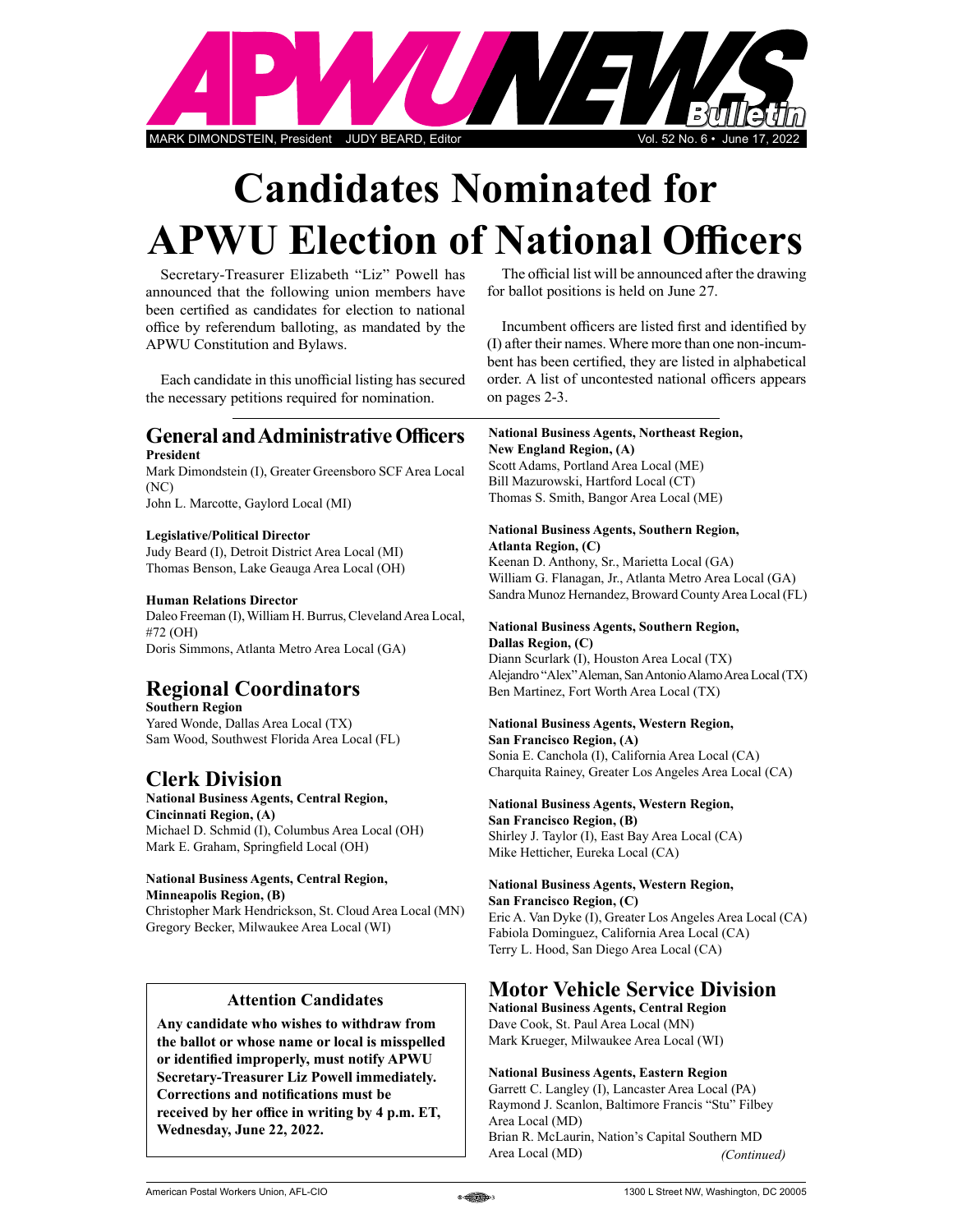

#### National Business Agents, Northeast Region

Michael Cinelli, Greater Hicksville Mid-Island Area Local (NY) Stephen D. Mohan, Greater Hicksville Mid-Island Area Local (NY) Rick White, Boston Metro Area Local (MA)

# Support Services Division

**Director** Arrion Brown, Nation's Capital Southern MD Area Local (MD) Robin "Robbie" Robertson, St. Louis Gateway District Area Local (MO) Aaron T. Young, Twin Cities PDC Local (MN)

# Retirees Department

**Director** Nancy E. Olumekor (I), Nation's Capital Southern MD Area Local (MD) Robert L. Jeffrey, Jr., Oakland Local (CA)

# Retiree National Convention Delegates

Southern Region Patricia A. McGriff (I), Northeast Florida Retiree Chapter (FL) Kim H. Guy, Greater Smokey Mountain Area Local (TN)

# **Uncontested National Officers**

# **General and Administrative Officers**

Executive Vice President Debby Szeredy (I), Mid-Hudson New York Area Local (NY) Secretary-Treasurer Elizabeth "Liz" Powell (I), Western Nassau New York Area Local (NY) Industrial Relations Director Charles "Charlie" Cash (I), Buffalo Local (NY) Organization Director Anna Smith (I), Portland Oregon Area Local (OR) Research and Education Director Joyce B. Robinson (I), Richmond Area Local (VA) Health Plan Director Sarah Jane Rodriguez (I), Phoenix Metro Area Local (AZ)

# Regional Coordinators

Central Region Sharyn M. Stone (I), Indianapolis Area Local (IN) Eastern Region AJ Jones (I), Eastern Montgomery County PA Area Local (PA) Northeast Region Tiffany Foster (I), New York Metro Area Postal Union (NY) Western Region Omar M. Gonzalez (I), Greater Los Angeles Area Local (CA)

### Clerk Division

**Director** Lamont A. Brooks (I), The Northern Virginia Area Local (VA) Assistant Director (A) Sam Lisenbe (I), Fort Worth Area Local (TX) Assistant Director, (B) Lynn Pallas-Barber (I), 498-499 Area Local (MI)

National Business Agents, Central Region Chicago Region, (A) Linda Turney (I), Schaumburg Local (IL) Chicago Region, (B) Devendra Rathore "D" (I), Fox Valley Local (IL) Chicago Region, (C) James Stevenson (I), Detroit District Area Local (MI) Cincinnati Region, (B) Michael W. Funk, Jr. (I), Greater Cincinnati Ohio Area Local (OH) Minneapolis Region, (A) Todd M. Elkerton (I), Saint Paul Area Local (MN) St. Louis Region, (A) Robert D. Kessler (I), Greater Kansas City Metro Area Local (MO) St. Louis Region, (B) Daniel F. Skemp (I), Rapid Area Local (IA) Wichita Region, (A) Ashley D. Cargill (I), Norman Local (OK)

### National Business Agents, Eastern Region

Philadelphia Region, (A) Robert Romanowski (I), New Jersey Shore Area Local (NJ) Philadelphia Region, (B) John Louis Jackson, Jr. (I), Philadelphia BMC Local (PA) Philadelphia Region, (C) Vincent A. Tarducci (I), Philadelphia BMC Local (PA) Washington DC Region, (A) Rachel A. Walthall (I), Baltimore Francis "Stu" Filbey Area Local (MD) Washington DC Region, (B) Pamela R. Richardson (I), Lynchburg Area Local (VA)

National Business Agents, Northeast Region New England Region, (B) Scott M. Hoffman, Boston Metro Area Local (MA) New England Region, (C) Thomas "Tom" O'Brien (I), South Shore Area Local (MA) New York Region, (A) Peter "Pete" Coradi (I), Brooklyn Local (NY) New York Region, (B) Elizabeth "Liz" Swigert (I), Queens Area Local (NY) New York Region, (C) Bernard "Bernie" C. Timmerman (I), Central New York Area Local (NY)

### National Business Agents, Southern Region

Atlanta Region, (A) James "Jim" DeMauro (I), Tampa Area Local (FL) Atlanta Region, (B) Doris Orr-Richardson, Northeast Florida Area Local (FL) Dallas Region, (A) Jack Crawford (I), Houston Area Local (TX) Dallas Region, (B) Charles Tillman (I), Dallas Area Local (TX) Memphis Region, (A) Joe H. Jolley, Jr. (I), Nashville Area Local (TN) Memphis Region, (B) Pamela Smith (I), Birmingham Area Local (AL)

(Continued)